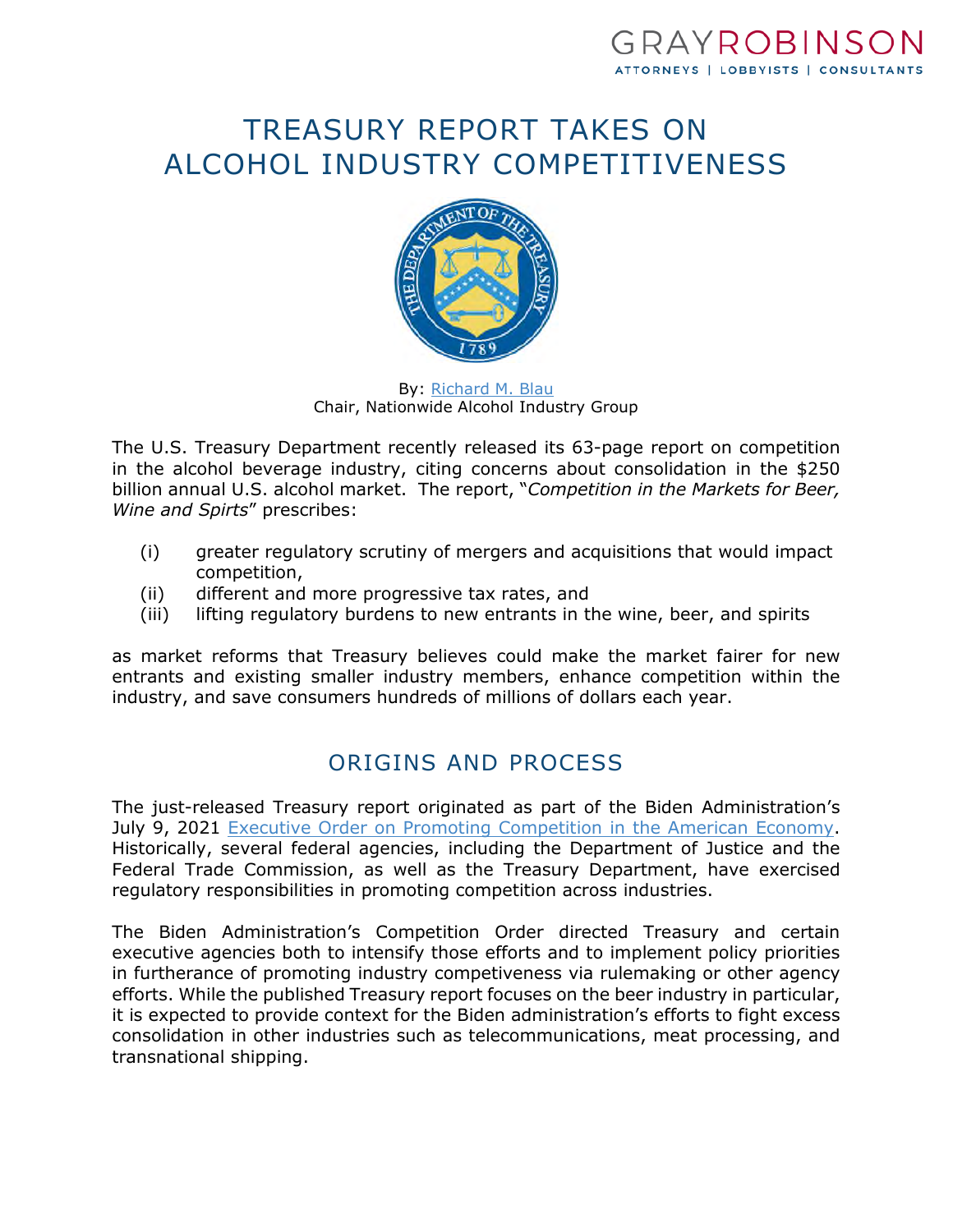As part of the preparation process, the report's authors took into account over 800 public comments submitted by industry members and trade associations, as well as submissions voicing consumer perspectives. Significant components of the public input received by Treasury included complaints about concentration in the malt beverage manufacturing and distributing tiers of the malt beverage industry, and anti-competitive market behaviors exhibited by the largest, most dominant players in all three tiers of the entire alcohol industry.

### WHAT TREASURY CONCLUDED

Based on studies, public comments, and its own internal analyses, the Treasury Department concluded that two sister occupants of the Executive Branch, the Department of Justice and Federal Trade Commission, should exercise more stringent scrutiny over the alcohol industry, especially with regard to antitrust concerns. According to the Treasury report, improved efficiencies and reduced consumer prices – benefits that regulators relied upon to approve past M&A transactions within the malt beverage segment – actually failed to materialize.

Within its own jurisdiction, the report asserted the need for the U.S. Alcohol and Tobacco Tax and Trade Bureau (TTB) to ramp up tougher enforcement of existing trade practice rules and restrictions under the Federal Alcohol and Administration Act. The report also called for TTB to promulgate new regulations that would impose stricter scrutiny of horizontal consolidation between alcohol industry manufacturers, as well as between wholesale distributors.

For proponents of traditional alcohol regulation, the Treasury report's most troubling language is found in discussions focused on the continuing efficacy of the alcohol industry's three-tier system, the existing regulatory framework's negative affect on market efficiencies, and the degree to which current market conditions have spawned material barriers to new entrants. State laws governing distribution relationships (so-called alcohol beverage "franchise laws"), as well as post-and-hold requirements, were held up for special criticism by the report as hobbling market efficiency and constraining the ability of new entrants to expand and find new markets. Even the venerable three-tier system, while acknowledged by the report to be "consistent with the current thinking on preventing monopolistic control," nevertheless was questioned as to whether it and other vestiges of post-Prohibition regulation had outlived their usefulness:

> [S]tate legislatures might consider if the benefits of the three-tier system outweigh its costs to competition and study markets without a three-tier system. Similarly, states might explore amending their franchise laws and consider revisiting post-andhold regulations, which have been struck down in some states as preempted by the Sherman Act. State officials should evaluate the direct-to-consumer distribution model, both in terms of the distribution opportunities it presents for small producers and the